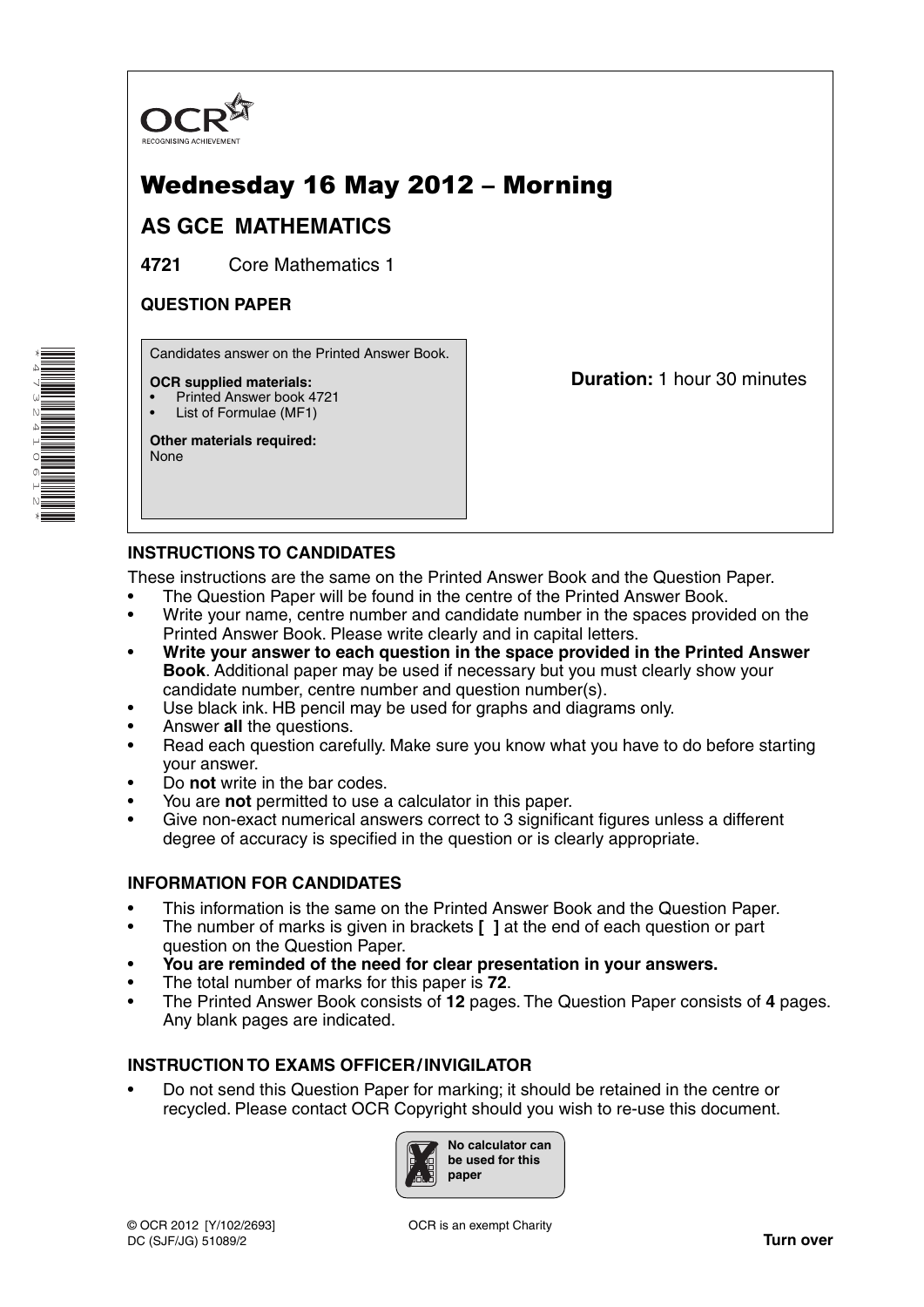- **1** Simplify  $(x-5)(x^2+3) (x+4)(x-1)$ . **[3]**
- **2** Express each of the following in the form  $7^k$ :
- $(i) \sqrt[4]{7}$ ,

$$
[1]
$$

(ii) 
$$
\frac{1}{7\sqrt{7}}
$$
, [2]

(iii) 
$$
7^4 \times 49^{10}
$$
. [2]

- **3** (i) Find the gradient of the line *l* which has equation  $3x 5y 20 = 0$ . [1]
	- **(ii)** The line *l* crosses the *x*-axis at *P* and the *y*-axis at *Q*. Find the coordinates of the mid-point of *PQ*. **[4]**
- **4** (i) Express  $2x^2 20x + 49$  in the form  $p(x q)^2$  $+r$ . **[4]**
- (ii) State the coordinates of the vertex of the curve  $y = 2x^2 20x + 49$ . [2]
- **5** (i) Sketch the curve  $y = \sqrt{x}$ . [2]
	- (ii) Describe the transformation that transforms the curve  $y = \sqrt{x}$  to the curve  $y = \sqrt{x-4}$ . [2]
	- (iii) The curve  $y = \sqrt{x}$  is stretched by a scale factor of 5 parallel to the *x*-axis. State the equation of the transformed curve. **[2]**
- **6** Find the equation of the normal to the curve  $y = \frac{6}{3}$  $\frac{6}{x^2}$  – 5 at the point on the curve where *x* = 2. Give your answer in the form  $ax + by + c = 0$ , where *a*, *b* and *c* are integers. [7]

**7** Solve the equation  $x - 6x^{\frac{1}{2}} + 2 = 0$ , giving your answers in the form  $p \pm q\sqrt{r}$ , where p, q and r are integers. **[6]**

- **8** (i) Find the coordinates of the stationary point on the curve  $y = x^4 + 32x$ . [5]
	- **(ii)** Determine whether this stationary point is a maximum or a minimum. **[2]**
- (iii) For what values of *x* does  $x^4 + 32x$  increase as *x* increases? [1]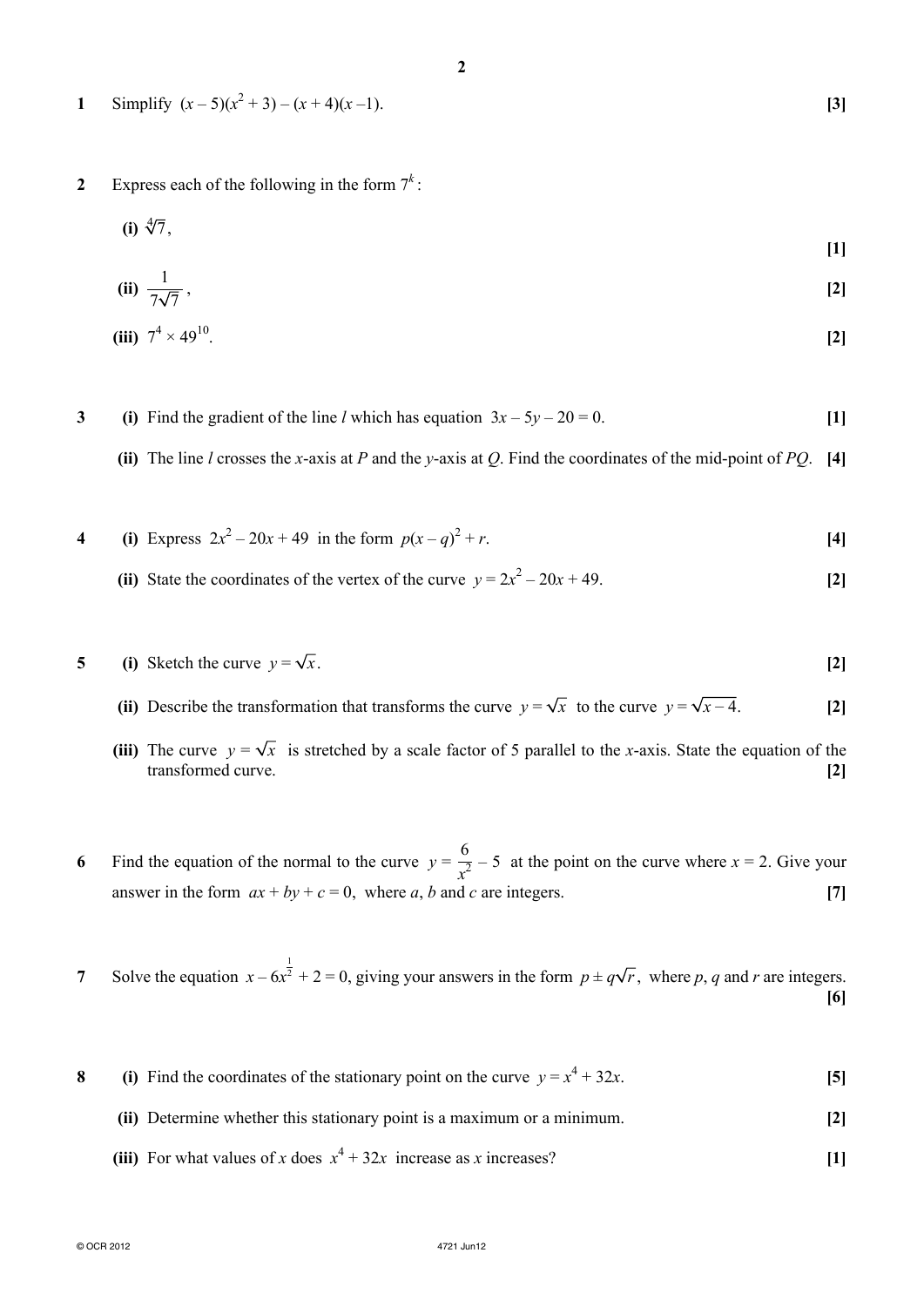- **9** (i) A rectangular tile has length  $4x$  cm and width  $(x + 3)$  cm. The area of the rectangle is less than  $112 \text{ cm}^2$ . By writing down and solving an inequality, determine the set of possible values of *x.* **[6]**
	- **(ii)** A second rectangular tile of length 4*y* cm and width  $(y + 3)$  cm has a rectangle of length 2*y* cm and width *y* cm removed from one corner as shown in the diagram.



Given that the perimeter of this tile is between 20 cm and 54 cm, determine the set of possible values of *y*.  $[5]$ 

**10** A circle has equation  $(x-5)^2 + (y+2)^2 = 25$ .



- **(ii)** Find the equation of the line which passes through *C* and the point *P* (7, 2). **[4]**
- **(iii)** Calculate the length of *CP* and hence determine whether *P* lies inside or outside the circle. **[3]**
- **(iv)** Determine algebraically whether the line with equation  $y = 2x$  meets the circle. **[5]**